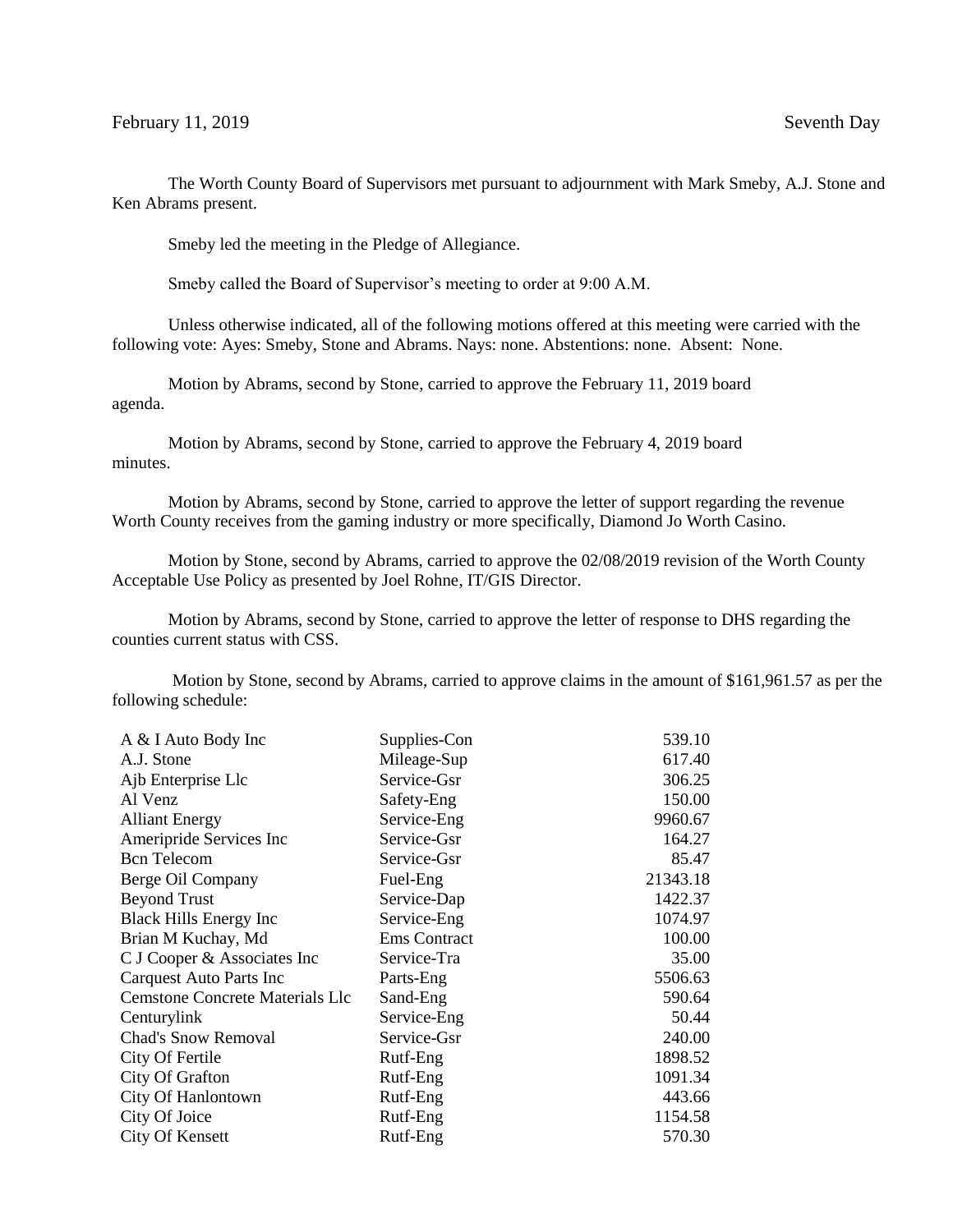| City Of Manly                     | Service-Eng                 | 47.20    |
|-----------------------------------|-----------------------------|----------|
| City Of Northwood                 | Service-Gsr                 | 804.06   |
| Culligan Of Mason City            | Service-Gsr                 | 156.25   |
| Drivers License Guide Company     | Service-Shf                 | 29.95    |
| Edie Prazak                       | Mileage-Phd                 | 89.00    |
| <b>Electronic Engineering</b>     | Service-Eng                 | 504.76   |
| <b>Five Star Cooperative</b>      | Supplies-Eng                | 218.76   |
| Floyd & Leonard Auto Elec Inc     | Supplies-Con                | 34.23    |
| <b>Frank Dunn Company</b>         | Supplies-Eng                | 799.00   |
| Greve Law Office                  | Payroll & Rent              | 5817.50  |
| <b>Heartland Power Coop</b>       | Service-Wwt                 | 4849.59  |
| Hotsy Equipment                   | Supplies-Eng                | 266.89   |
| Huber Supply Co Inc               | Supplies-Eng                | 576.59   |
| Ia Secretary Of State             | Notary-Shf                  | 30.00    |
| <b>Iaccyso</b>                    | Edu-Vaf                     | 60.00    |
| Isac                              | Edu-Sup                     | 190.00   |
| <b>Jd Holmes</b>                  | Service-Shf                 | 100.00   |
| Jill Schutz                       | Mileage-Phd                 | 30.00    |
| Joe's Collision & Performance Inc | Service-Shf                 | 352.38   |
| Kelly Hardware                    | Parts & Supplies- Con & Eng | 467.84   |
| Larsen Plumbing & Heating Inc     | Parts-Eng                   | 11.54    |
| <b>Lawson Products Inc</b>        | Parts-Eng                   | 1076.30  |
| Lexisnexis                        | Service-Aty                 | 167.00   |
| Luckason Tractor Repair           | Parts-Eng                   | 141.00   |
| Mail Services Llc                 | Service-Trs                 | 256.60   |
| Mandi Terlisner                   | Mileage-Phd                 | 100.50   |
| Marco Technologies Llc            | Service-Dap                 | 780.34   |
| Mark Smeby                        | Mileage-Sup                 | 755.18   |
| Mc2 Inc                           | Supplies-Wat                | 3090.57  |
| Meghan Rydstrom                   | Mileage-Phd                 | 127.50   |
| Motorola Solutions Inc            | Supplies-Cap                | 58716.10 |
| Napa Auto Parts                   | Parts-Eng                   | 67.45    |
| Northwood Anchor Inc              | Service-Vaf                 | 1615.62  |
| Northwood Electric Inc            | Service-Eng                 | 324.87   |
| Northwood Sanitation Llc          | Service-Gsr                 | 181.50   |
| Nuss Truck & Equipment Inc        | Parts-Eng                   | 1751.49  |
| <b>Olson Trading Post Inc</b>     | Supplies-Eng                | 314.80   |
| Overhead Door Co Of Mason City    | Service-Eng                 | 1890.80  |
| Pratum, Inc                       | Service-Dap                 | 390.00   |
| <b>Ram Systems</b>                | Service-Phd                 | 720.00   |
| Reinhart Food Service Llc         | Supplies-Shf                | 337.06   |
| <b>Rick Christeson</b>            | Riemb-Eng                   | 35.00    |
| Shana Butler                      | Mileage-Phd                 | 60.35    |
| Singelstad's Hardware             | Parts-Eng                   | 89.00    |
| Teresa Johnson                    | Mileage-Phd                 | 102.50   |
| The Sidwell Company               | Service-Dap                 | 770.00   |
| Thomas Reid                       | Notary-Vaf                  | 30.00    |
| <b>U S Postal Service</b>         | Postage-Aud                 | 180.00   |
| Vanguard Appraisals Inc           | Service-Asr                 | 3817.50  |
| <b>Verizon Wireless</b>           | Service-Shf                 | 1250.17  |
| Visa                              | Service-Asr                 | 84.54    |
| Visa                              | Supplies-It/Gis & Dap       | 2026.79  |
| Wex Bank                          | Service-Tra                 | 2888.00  |
|                                   |                             |          |